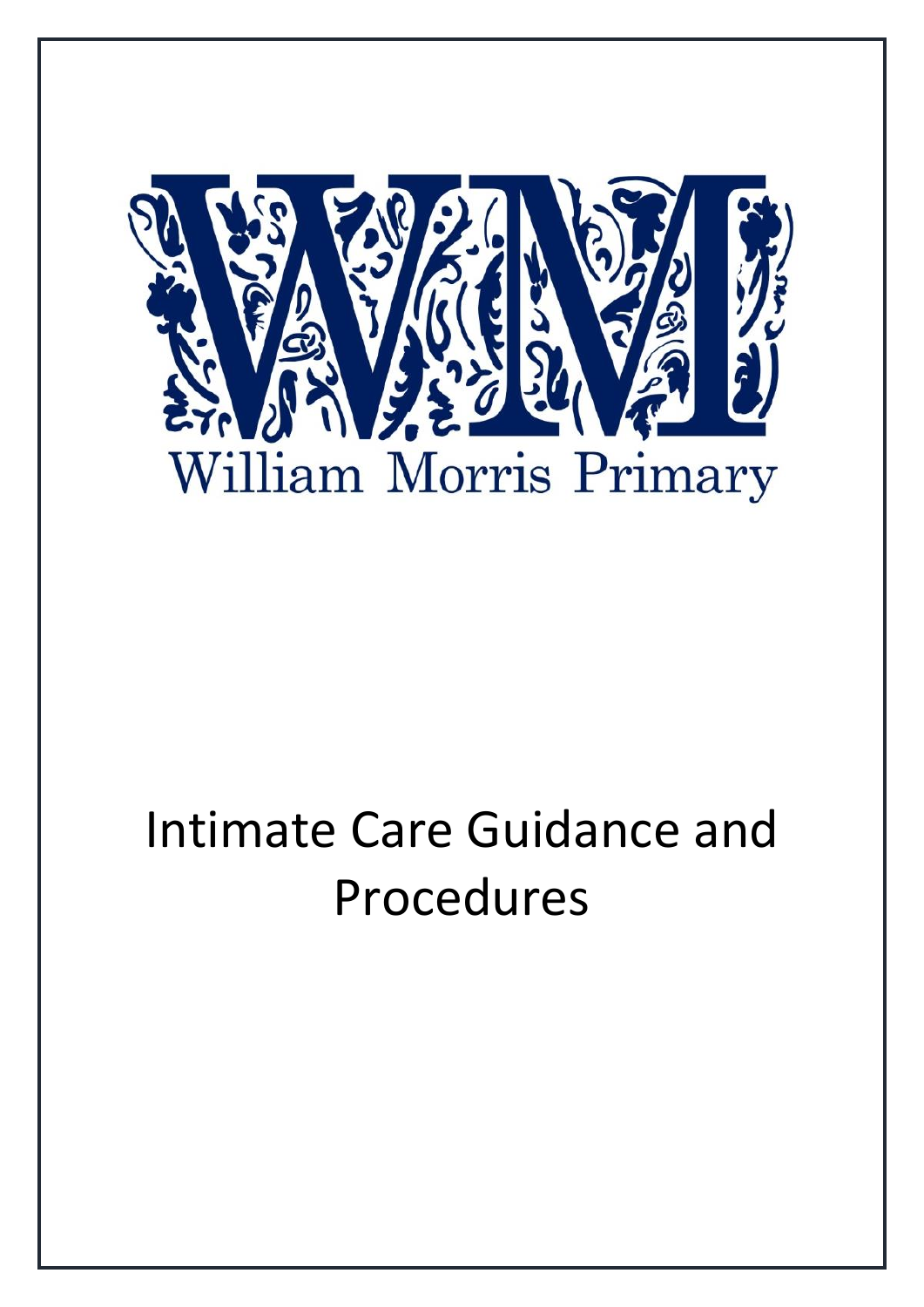## **Disabled Children and Young People Intimate Care and Good Practice Guidance for all staff and volunteers working with disabled children and young people.**

### **1. Introduction**

This Intimate Care Good Practice guidance have been developed to safeguard disabled children, young people and all staff and volunteers.

Disabled children and young people can be especially vulnerable. Staff and volunteers involved in their intimate care need to be sensitive to the child or young person's individual needs. This Intimate Care Policy and Guidelines should be read in conjunction with the LSCB additional guidance for Disabled Children.

#### **2. Definition**

Intimate care may be defined as any activity required to meet the personal care needs of each individual child or young person.

Intimate care can include:

- Feeding
- Oral Care
- Washing
- Dressing/undressing
- Toileting
- Menstrual Care and Sexual Health
- First aid and treatment such as suppositories, enemas and enteral feeds
- Catheter and stoma care
- Supervision of a child or young person involved in intimate self-care

Parents and carers have a responsibility to advise staff and volunteers of the intimate care needs of the child or young person and keep staff and volunteers up to date in changes in a child or young person's needs.

#### **3. Principles of Intimate Care**

The following are the fundamental principles of intimate care upon which the Policy and Guidelines are based:

- Every child and young person has the right to be involved and consulted in their own intimate care to the best of their abilities
- Every child and young person has the right to be safe
- Every child and young person has the right to personal privacy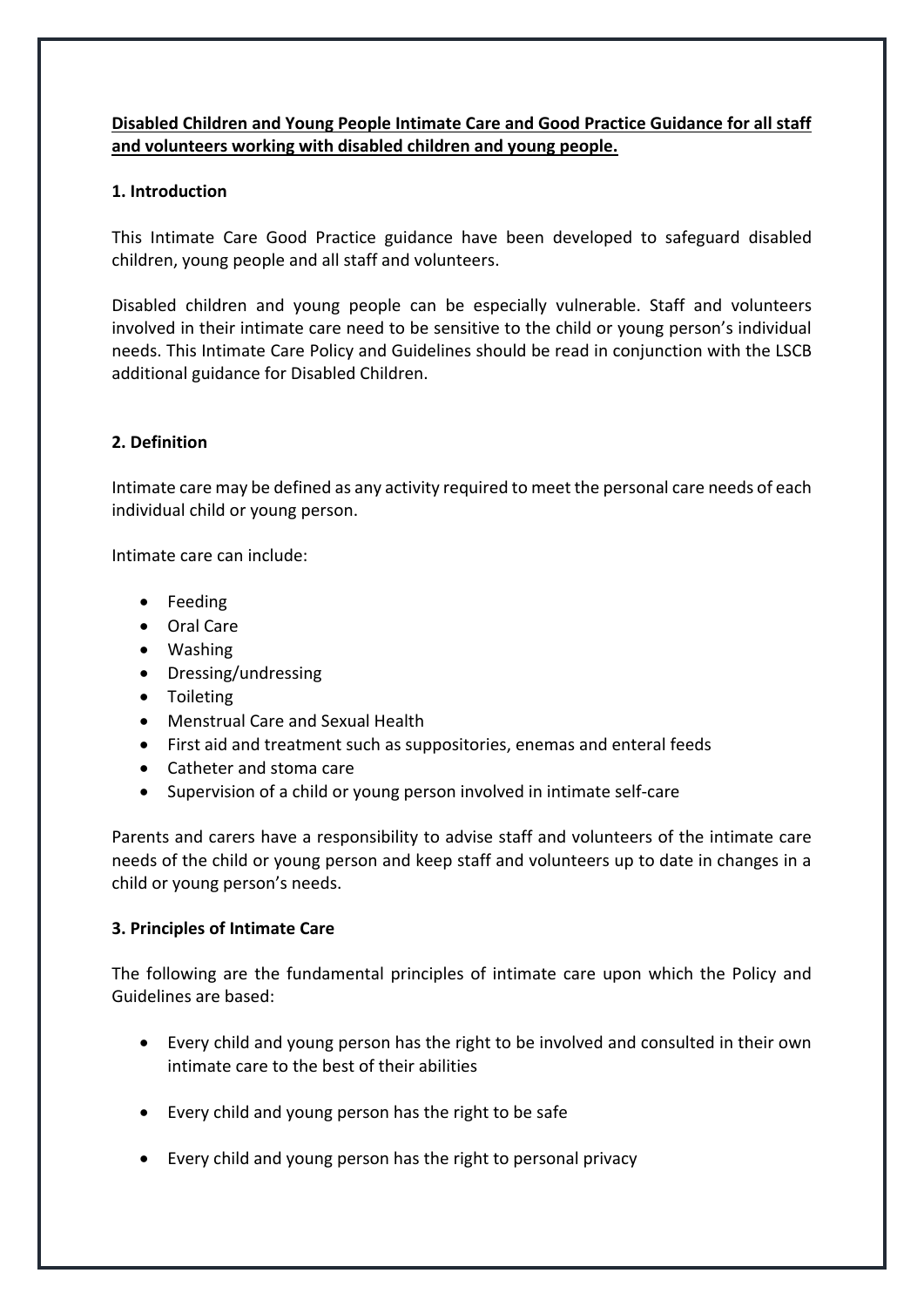- Every child and young person has the right to be valued as an individual
- Every child and young person has the right to be treated with dignity and respect
- Every child and young person has the right to express their views on their own intimate care and to have such views taken into account
- Every child and young person has the right to have consistent levels of intimate care
- Staff and volunteers should only be under taking intimate care activities they understand and feel competent and confident to carry out and where necessary received the relevant training (appendix 1)

#### **4. Agency Responsibilities**

- William Morris Primary School will ensure all staff and volunteers are employed following Swindon LSCB Safer Recruiting Process. Approval includes:
	- o DBS checks and reference checks
	- o Approval of the agency decision maker
- Only named staff approved by William Morris Primary School or an appropriately trained person agreed by a senior member of staff should undertake intimate care of children and young people while they are placed with William Morris Primary School.
- William Morris Primary School must ensure that all Staff and Volunteers undertaking the intimate care of children and young people are familiar with and understand the Intimate Care Policy and Guidelines together with associated Policies and Procedures e.g. Child Protection Procedures, Additional Child Protection Procedures for Disabled Children and the Behaviour Policy.
- Intimate care arrangements must be agreed by William Morris Primary School, parents, carer and child or young person (if appropriate). (Appendix 2)
- Intimate care arrangements must be recorded in the log book, identifying date, time and person completing the intimate care.
- If changes are required to intimate care these must be recorded in the diary sheets and the care plan updated.
- If someone, in the case of an emergency, has to provide intimate care other than the named staff and volunteers or parent(s), then the senior staff member should be notified of the arrangement as soon as possible.
- Intimate care arrangements should be reviewed annually or as required. The views of all relevant parties, including the child or young person (if appropriate) should be sought and considered to inform future arrangements.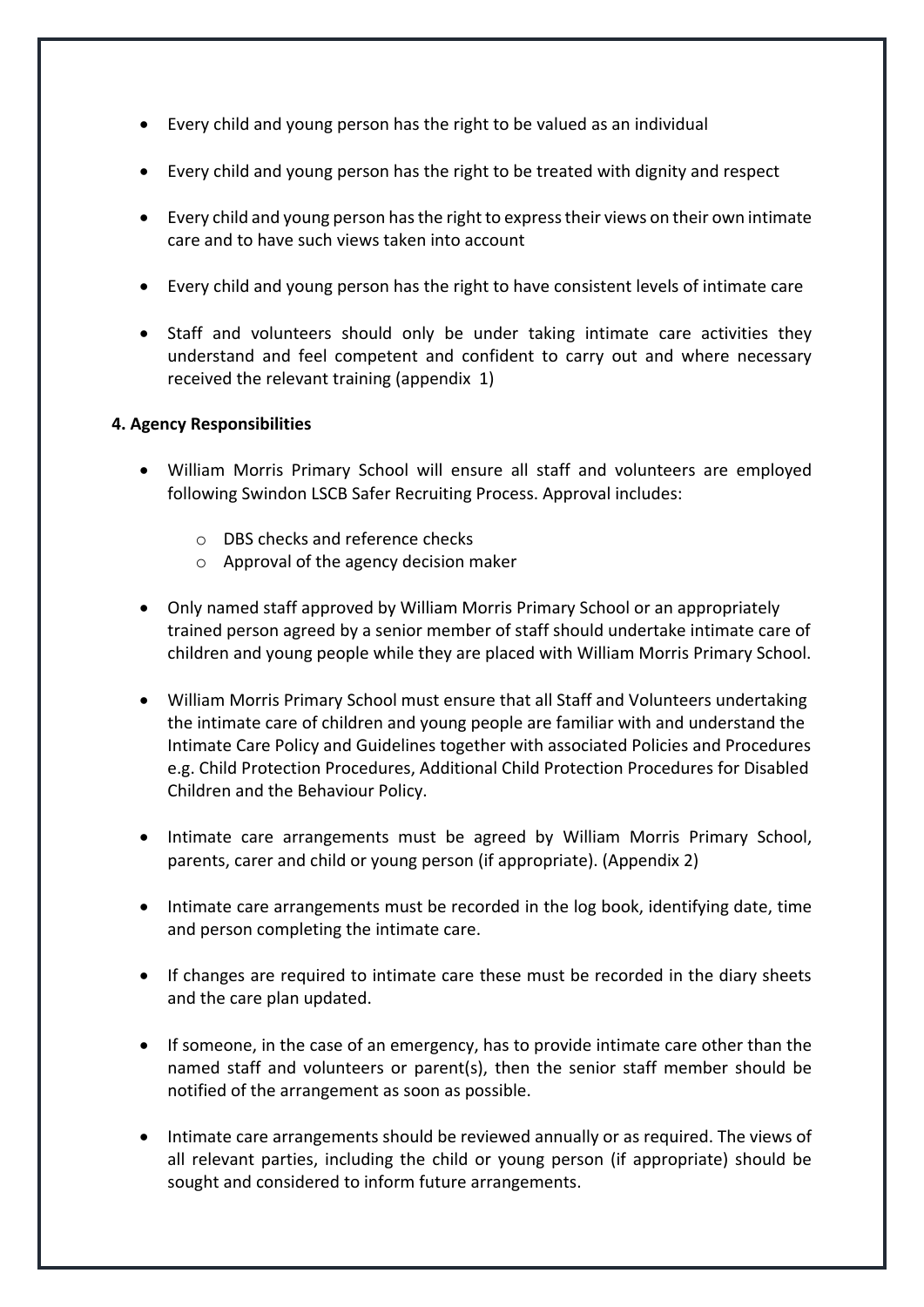• If anyone involved with the child or young person (including the child or young person) has concerns about the appropriateness of any intimate care, then Child Protection Guidelines should be followed.

#### **5. Guidelines for Good Practice**

All agencies staff and volunteers need to be aware that some adults may use intimate care as an opportunity to abuse children and young people. Some tasks/treatments can be open to misinterpretation, so adhering to these guidelines of good practice is aimed at safeguarding children, young people staff and volunteers.

#### **5.1. Involve children and young people in their intimate care**

Try and encourage a child or young person's independence as far as possible in his/her intimate care. Where the child or young person is fully dependent talk to them about what is going to be done and give them choice where possible. Check your practice by asking the child or young person about any likes or dislikes while carrying out intimate care and whenever possible gain verbal consent.

## **5.2. Treat every child or young person with dignity and respect and ensure privacy appropriate to their age and situation**

Intimate care is often carried out by one person alone with one child. The practice of providing one to one intimate care of a child alone is supported. If the activity requires two persons for the greater comfort or safety of the child or young person, then this should be explicit in the care plan.

#### **5.3. Make sure practice in intimate care is consistent**

As a child or young person can have several carers a consistent approach is essential. Effective communication between children or young people/staff/parents/ ensures practice is consistent.

#### **5.4. Be aware of own limitations**

Staff and volunteers should only carry out care activities they understand and feel competent and confident to do so and when necessary have received the appropriate training. If in doubt ask. Some procedures must only be carried out by Staff and volunteers who have been formally trained and assessed e.g. tube feeding, rectal diazepam.

#### **5.5. Promote positive self-esteem and body image**

Confident, self-assured children and young people who feel their body belongs to them are less vulnerable to sexual abuse. The approach Staff and volunteers take to intimate care can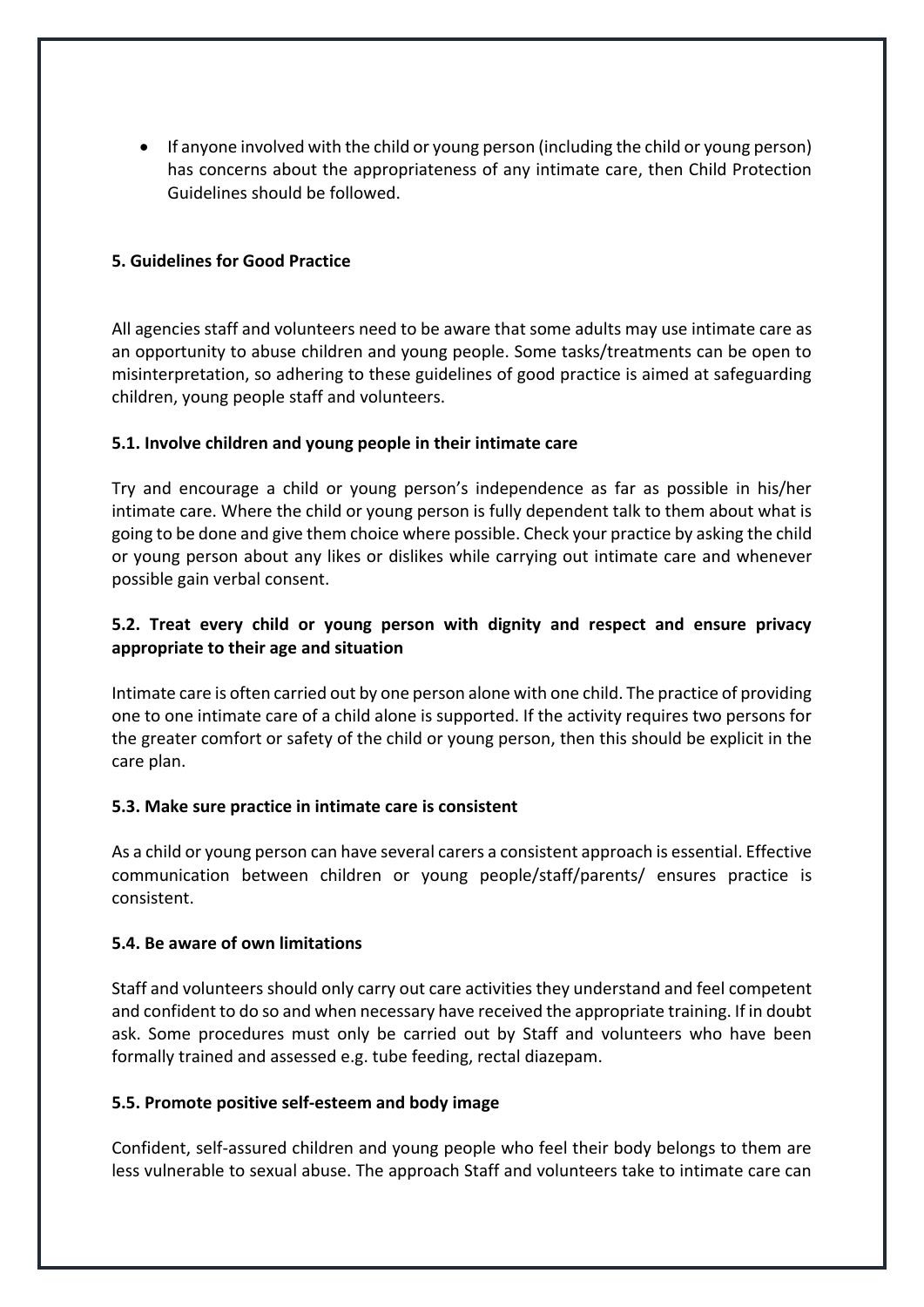convey lots of messages to a child or young person about their body worth. A staff and volunteer's attitude to a child or young person's intimate care is important.

#### **5.6. If you have any concerns**

If you observe any unusual markings, discolorations or swelling including in the genital area, record and then report immediately and **only** to William Morris Primary School's designated child protection coordinator.

If during intimate care a child or young person is accidentally hurt or a child or young person appears to be sexually aroused by your actions, or misunderstands or misinterprets something, reassure them, ensure their safety and record and then report the incident immediately to William Morris Primary School's designated child protection coordinator.

Record and report any unusual emotional or behavioural response by the child or young person to intimate care.

#### **6. Giving Intimate Care to Children and Young People of the Opposite Sex**

#### **6.1 Principles:**

There is a positive value in both male and female staff being involved with children and young people.

Ideally, every child or young person should have a choice of the member staff for all their intimate care.

The individual child or young person's safety, dignity and privacy are of paramount importance.

The practice guidelines set out below, are written in the knowledge that the current ratio of female to male staff means we are unlikely to be able to offer the same sex staff member to male children and young people.

#### **6.2 Intimate Care**

Wherever possible, boys and girls should be offered the choice of gender of the staff member if intimate care is required, this becomes of increasing importance as the child reaches puberty.

Intimate care of boys/girls can be carried out by a staff member of the opposite sex with the following provisions:

 When intimate care is being carried out all children or young people have the right to dignity and privacy i.e. they should be appropriately covered, the door closed or screens/curtains in place.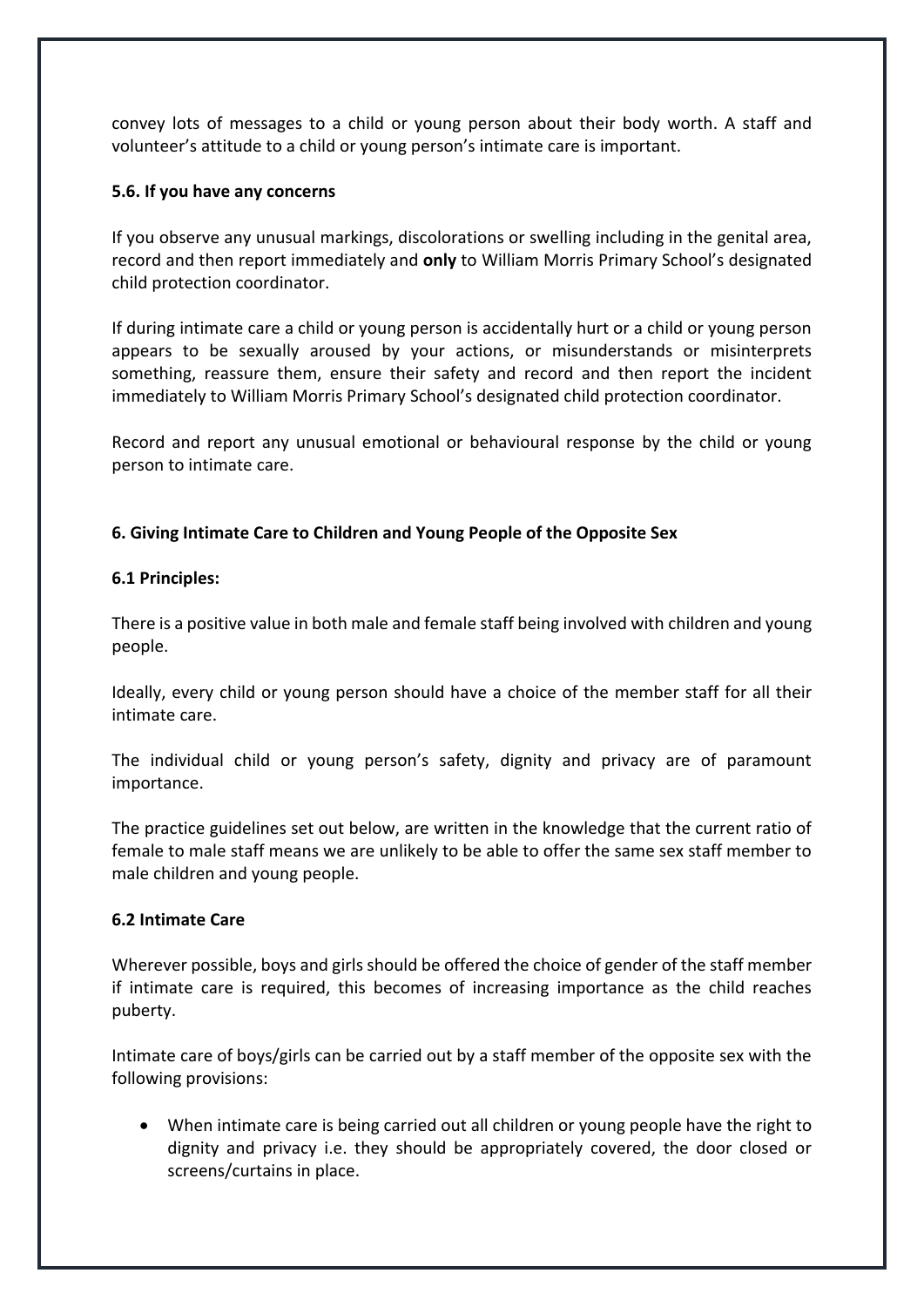- If the child or young person appears distressed or uncomfortable when personal care tasks are being carried out, the care should stop immediately. The staff member should try and ascertain why the child is distressed and provide reassurance.
- Concerns must be reported to the setting designated child protection coordinator and written in the diary sheets.

#### **7. Communication with Children and Young People**

It is the responsibility of all staff caring for a child or young person to ensure that they are aware of the child or young person's method and level of communication.

Children and young people communicate using different methods e.g. words, signs, symbols, body movements, eye movements.

To ensure effective communication:

- Ascertain how the child or young person communicates prior to undertaking any personal care this is done during a home visit and the home visit sheets.
- Make eye contact at the child or young person's level
- Use simple language and repeat if necessary
- Wait for responses
- Continue to explain to the child or young person what is happening even if there is no response
- Treat the child or young person with dignity and respect at all times

#### **References**

Working Together to Safeguard Children 2018

Date – April 2019 Review date – April 2020

Governor signed…………………………………………………. Date……………………………………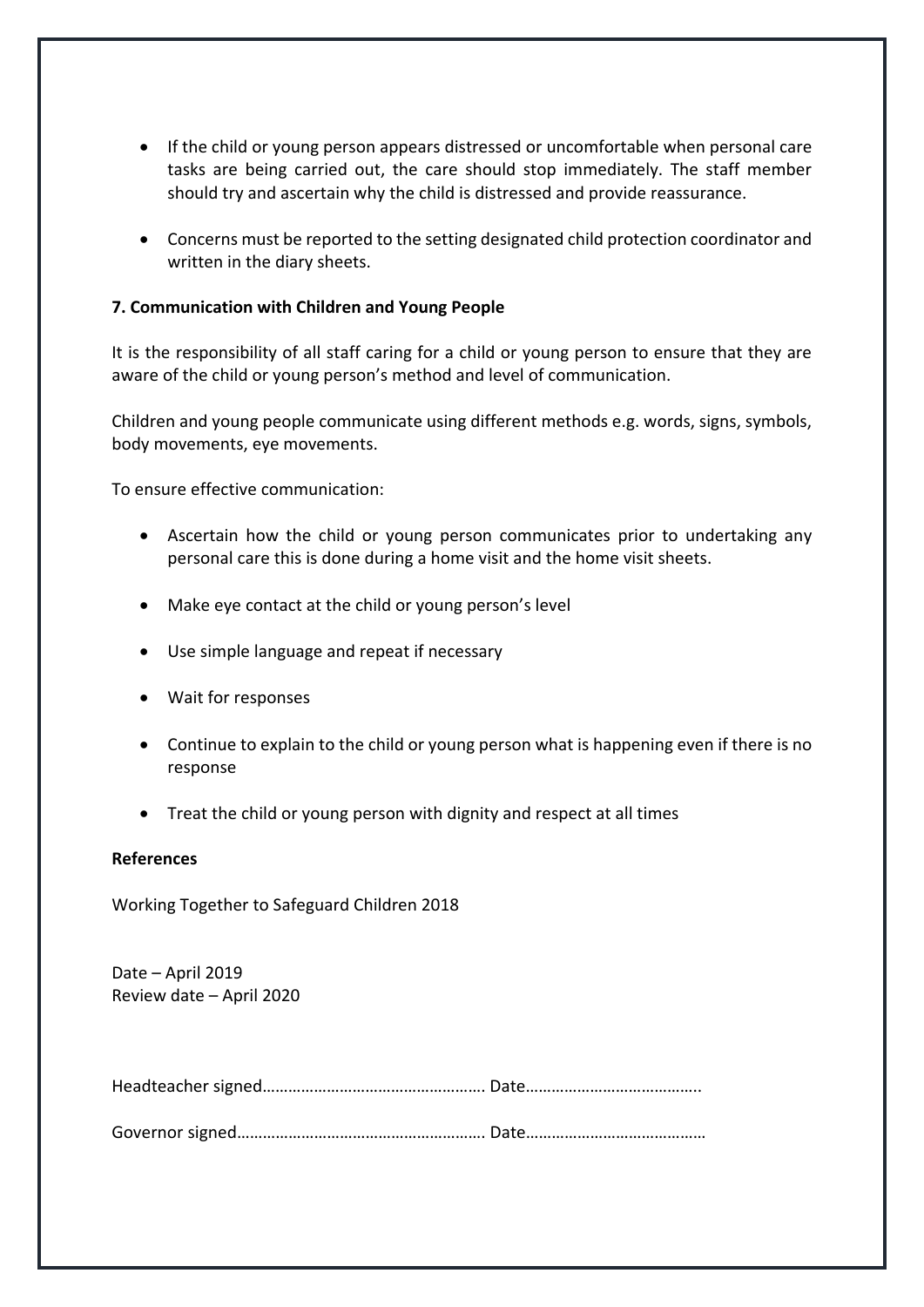## Appendix 1

## **Staff Training Declaration**

Staff undertaking intimate care activities must understand and feel competent and confident to carry out intimate care according to the policy for all nursery children.

| Name of staff | Read policy | I feel competent<br>and confident to<br>carry out intimate<br>care. | Signed | Dated |
|---------------|-------------|---------------------------------------------------------------------|--------|-------|
|               |             |                                                                     |        |       |
|               |             |                                                                     |        |       |
|               |             |                                                                     |        |       |
|               |             |                                                                     |        |       |
|               |             |                                                                     |        |       |
|               |             |                                                                     |        |       |
|               |             |                                                                     |        |       |
|               |             |                                                                     |        |       |
|               |             |                                                                     |        |       |
|               |             |                                                                     |        |       |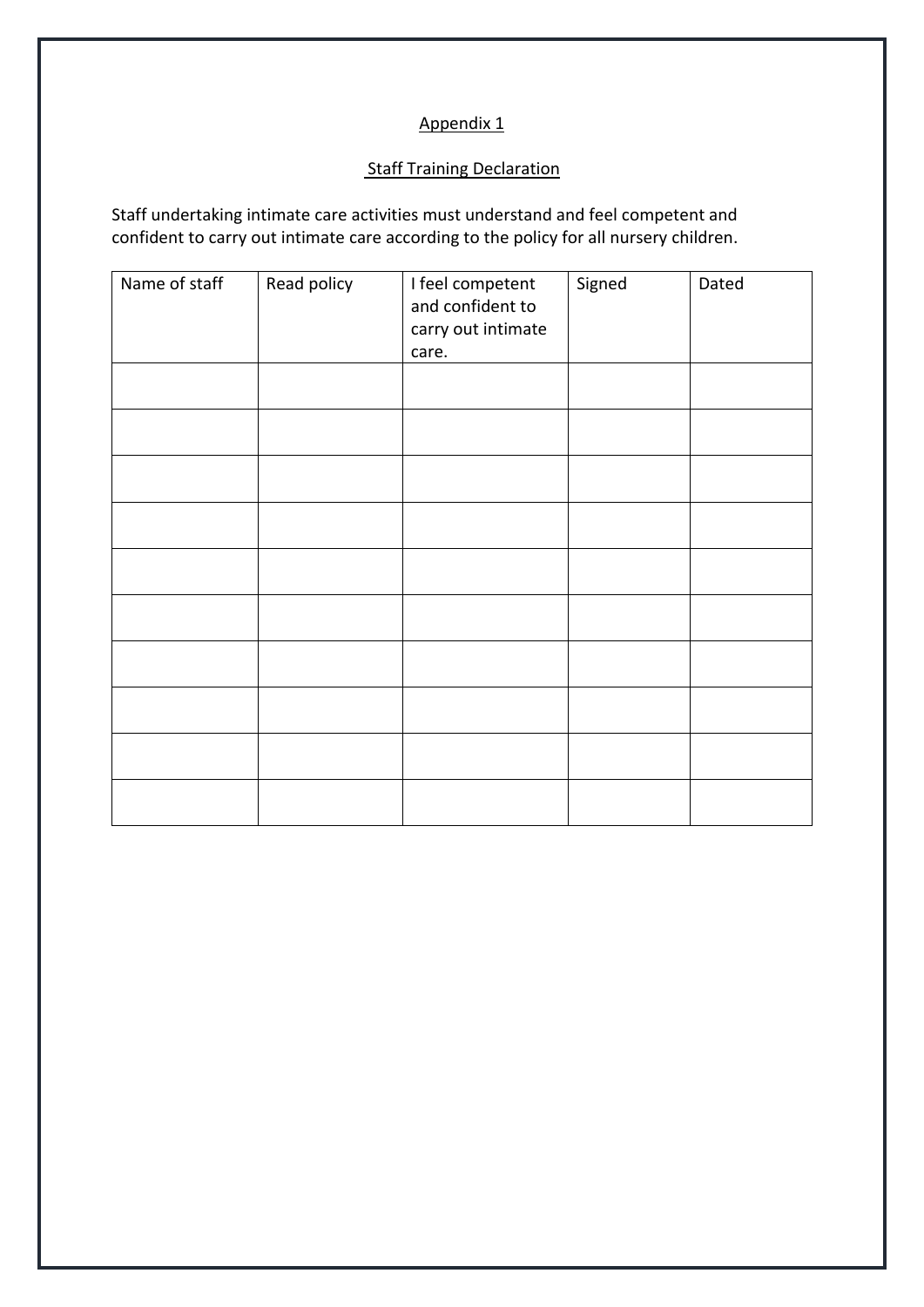## **Staff Training Declaration**

| Staff undertaking intimate care activities must understand and feel competent and confident |
|---------------------------------------------------------------------------------------------|
| to carry out and where necessary have received the relevant training.                       |

In relation to intimate care. I further confirm that I feel competent and confident in carrying out intimate care in respect of (name of child)......................................................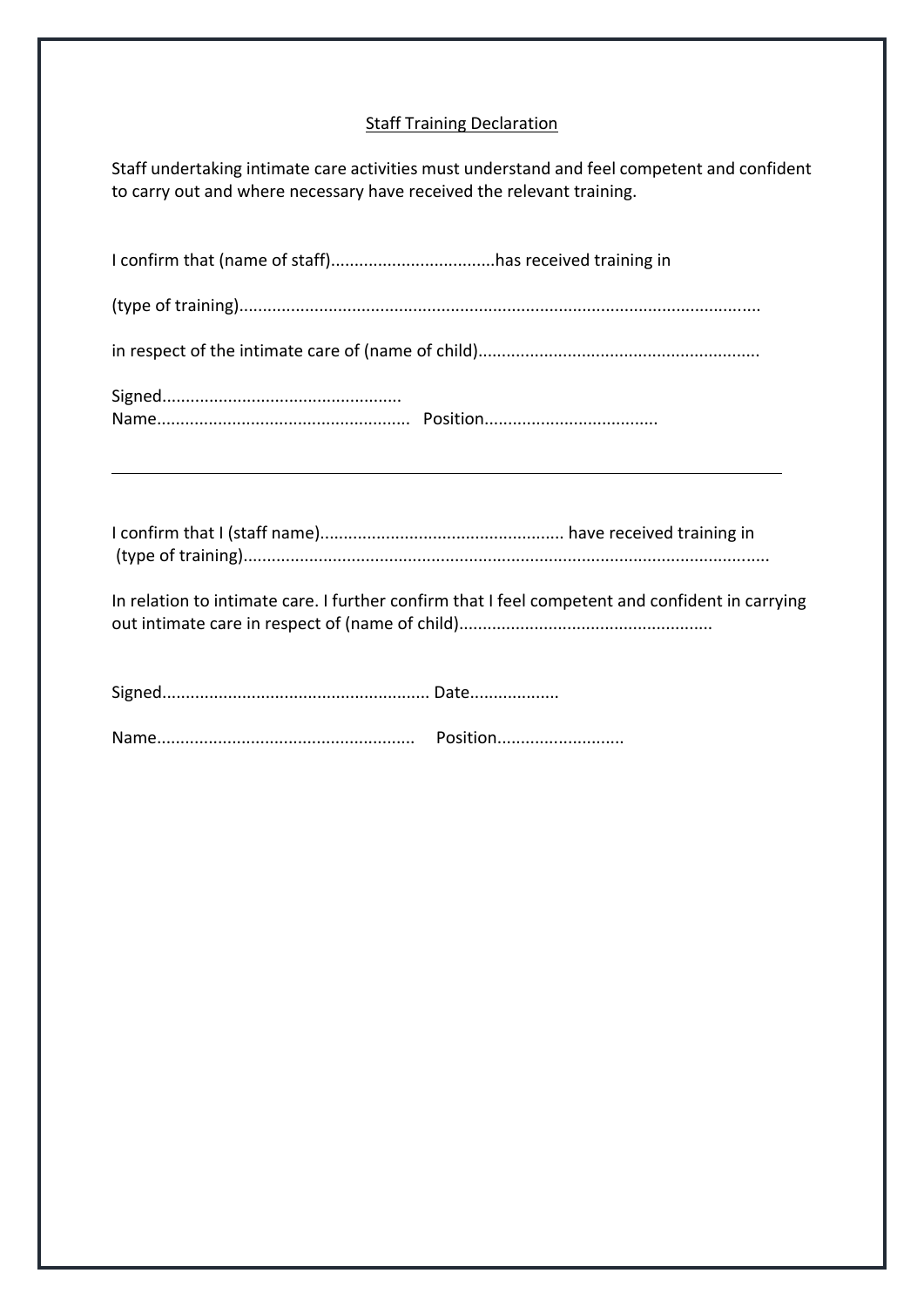## **Appendix 2**

Consent form for the delivery of intimate care

Name.......................................................... DOB............................................

Address........................................................................................................................................ ....................................................................................................................................................

Telephone.....................................................

| <b>Emergency Contact</b>                            | 1.        | Tel                                                                                                             |
|-----------------------------------------------------|-----------|-----------------------------------------------------------------------------------------------------------------|
|                                                     | 2.        | Tel                                                                                                             |
| Group Keyworker                                     |           |                                                                                                                 |
| <b>Paediatric Community</b><br>Nurse                |           |                                                                                                                 |
| <b>Community Nurse LD</b>                           |           |                                                                                                                 |
| <b>Health Visitor</b>                               |           |                                                                                                                 |
| Completed by                                        |           |                                                                                                                 |
| Date completed<br>Date to be reviewed               |           |                                                                                                                 |
| <b>Storage and accessibility</b><br>of equipment    | $\bullet$ | It is the parent/carers responsibility to ensure the correct<br>equipment is provided                           |
|                                                     | $\bullet$ | The equipment will be brought in daily by the parents carers<br>The equipment will be                           |
| Type of intimate care                               |           |                                                                                                                 |
| Please give details of care<br>to be given          |           |                                                                                                                 |
| Words used by the child<br>for intimate body parts  |           |                                                                                                                 |
| Words used by<br>practitioners for intimate         |           |                                                                                                                 |
| body parts                                          |           |                                                                                                                 |
| Name of practitioners to<br>deliver care. All staff |           |                                                                                                                 |
| should be experienced                               |           |                                                                                                                 |
| with CRB checks                                     |           |                                                                                                                 |
| Emergency                                           |           | In case of any concerns, notes should be made on the record sheet and<br>the supervisor and parent informed     |
| <b>Record keeping</b>                               |           | When staff within the setting/group/school carry out intimate care they<br>will record and file in child's file |
|                                                     |           |                                                                                                                 |

I/we the undersigned have read the policy for intimate care and give permission for staff at William Morris Primary School to carry out the intimate care of my/our child.